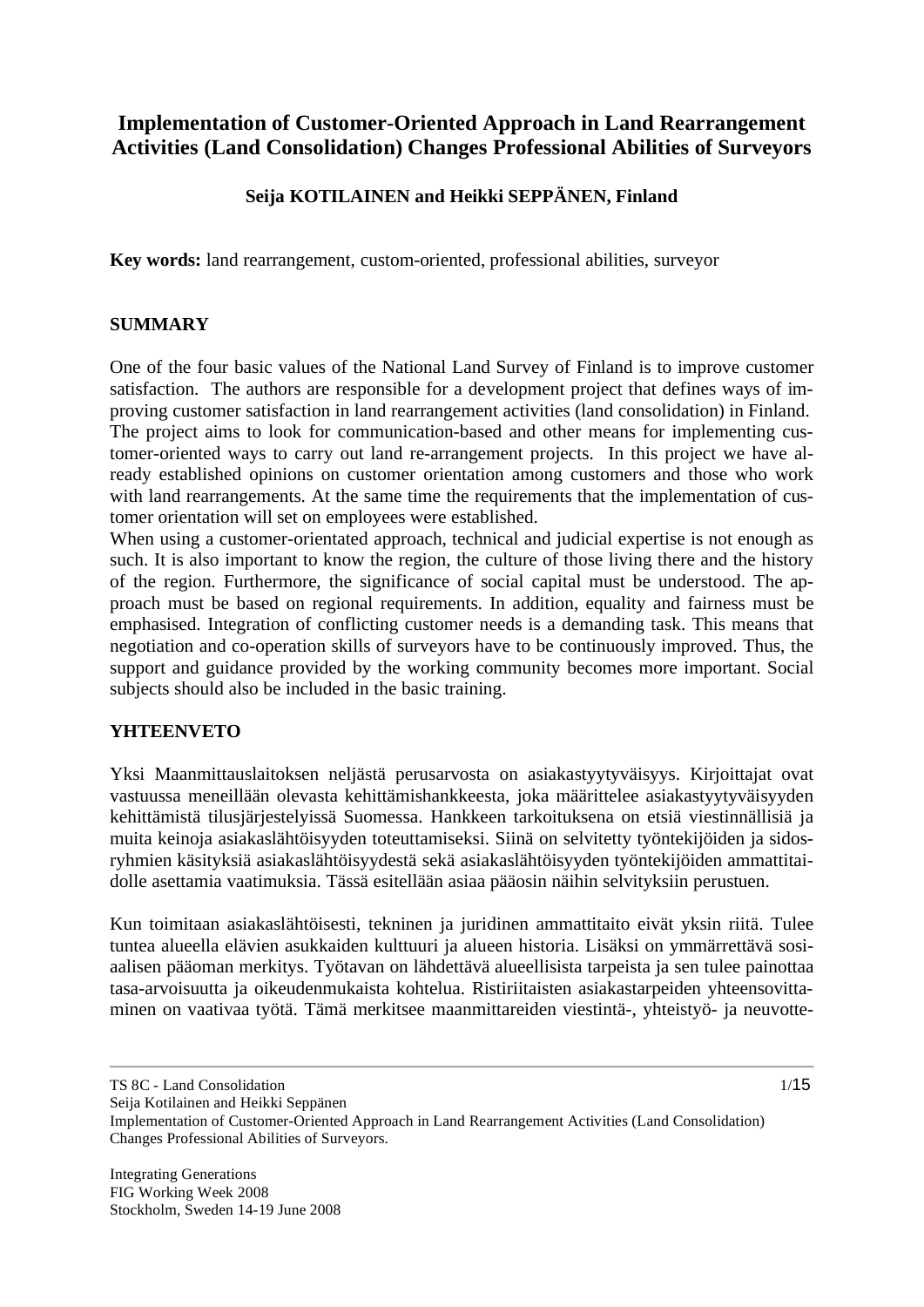lutaitojen korostumista. Tällöin tuen ja ohjauksen tarve työyhteisöltä on entistä tärkeämpää. Myös peruskoulutukseen tulee ottaa mukaan ihmistieteellisiä aineita.

Integrating Generations FIG Working Week 2008 Stockholm, Sweden 14-19 June 2008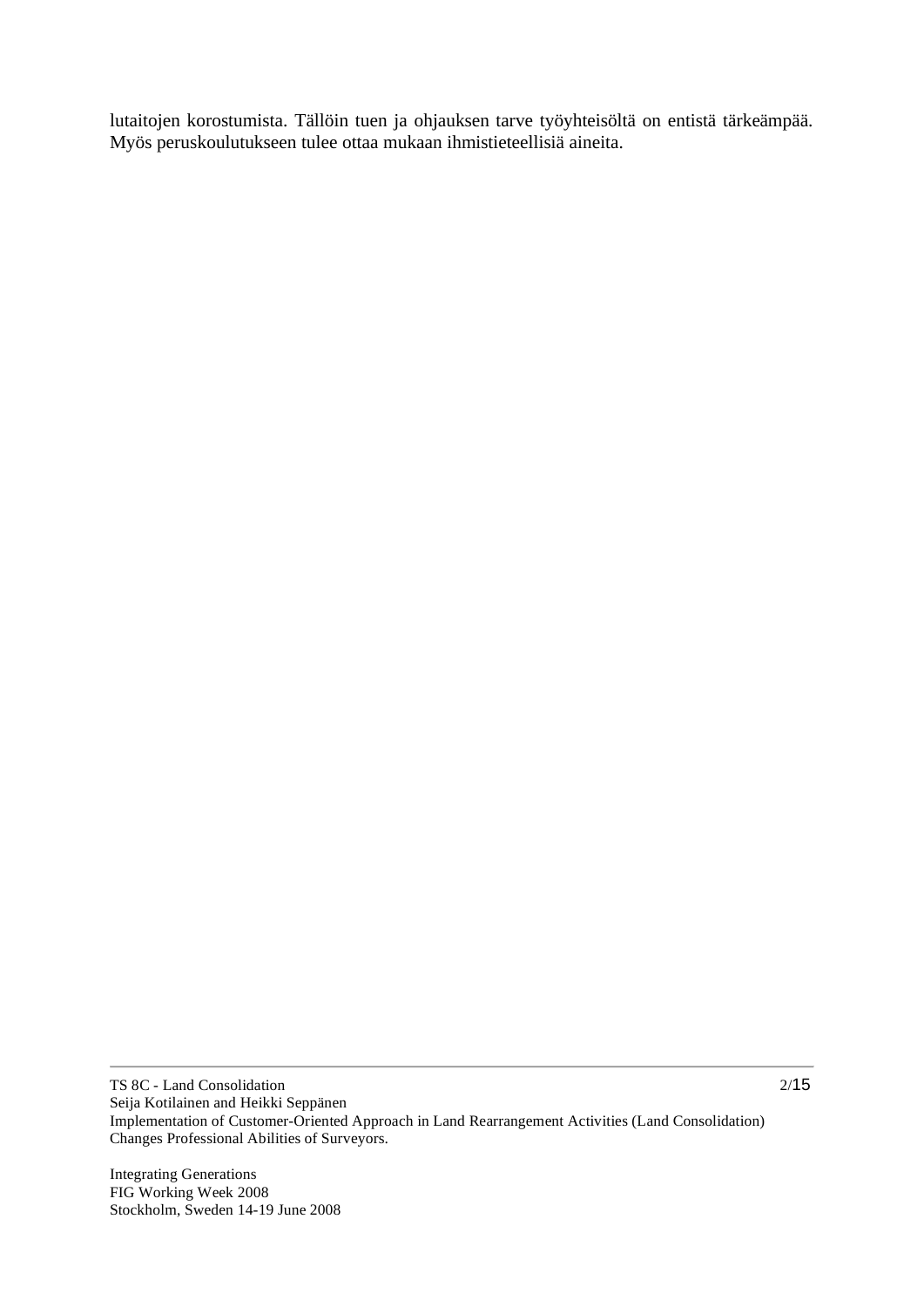# **Implementation of Customer-Oriented Approach in Land Rearrangement Activities (Land Consolidation) Changes Professional Abilities of Surveyors**

## **Seija KOTILAINEN and Heikki SEPPÄNEN, Finland**

## **1. INTRODUCTION**

### **1.1 Land rearrangement strategy 2008-2013 of the Ministry of Agriculture and Forestry**

In Finland the Ministry of Agriculture and Forestry controls the land rearrangement activities. In 2007 a land rearrangement strategy for 2008-2013 was completed in the Ministry. What is emphasised in the strategy is customer orientation. Land rearrangement activities must be based on the needs of the customers. However, customer orientation does not mean the fulfilment of all the needs of those involved in the project. The project must receive strong support and be regionally and economically profitable. (Ministry of Agriculture and Forestry 2007)

Arrangements are carried out effectively and economically in co-operation with different parties, thus allocating the support of the society appropriately. The operation must strongly support the objectives of the society, such as the vitality of rural areas and diversified development, environmental care and protection, and the improvement of traffic safety. (Ministry of Agriculture and Forestry 2007)

The strategy emphasizes the importance of improving cooperation in the respective administrations and towards essential parties. Drainage, flood control and water protection can be mentioned as examples as well as environmental care and landscape preservation, environmental protection and development of villages. Regarding the development of villages authorities collaborate with residents, municipalities, provincial federations, T&E Centres (Employment and Economic Development Centres), village communities etc. It seems that the interests of more and more parties have to be considered and combined. (Ministry of Agriculture and Forestry 2007)

The National Land Survey (NLS) is responsible for land rearrangement duties in Finland. The NLS has four basic values, one of which being customer satisfaction. Even though the NLS has obtained top grades in customer satisfaction surveys, the agency continuously wishes to improve its services. Therefore the NLS introduced a project in 2007 for improving the customer oriented land rearrangements. Improvement is the objective in the land rearrangement strategy 2008-2013 of the Ministry of Agriculture and Forestry.

TS 8C - Land Consolidation

Seija Kotilainen and Heikki Seppänen

Implementation of Customer-Oriented Approach in Land Rearrangement Activities (Land Consolidation) Changes Professional Abilities of Surveyors.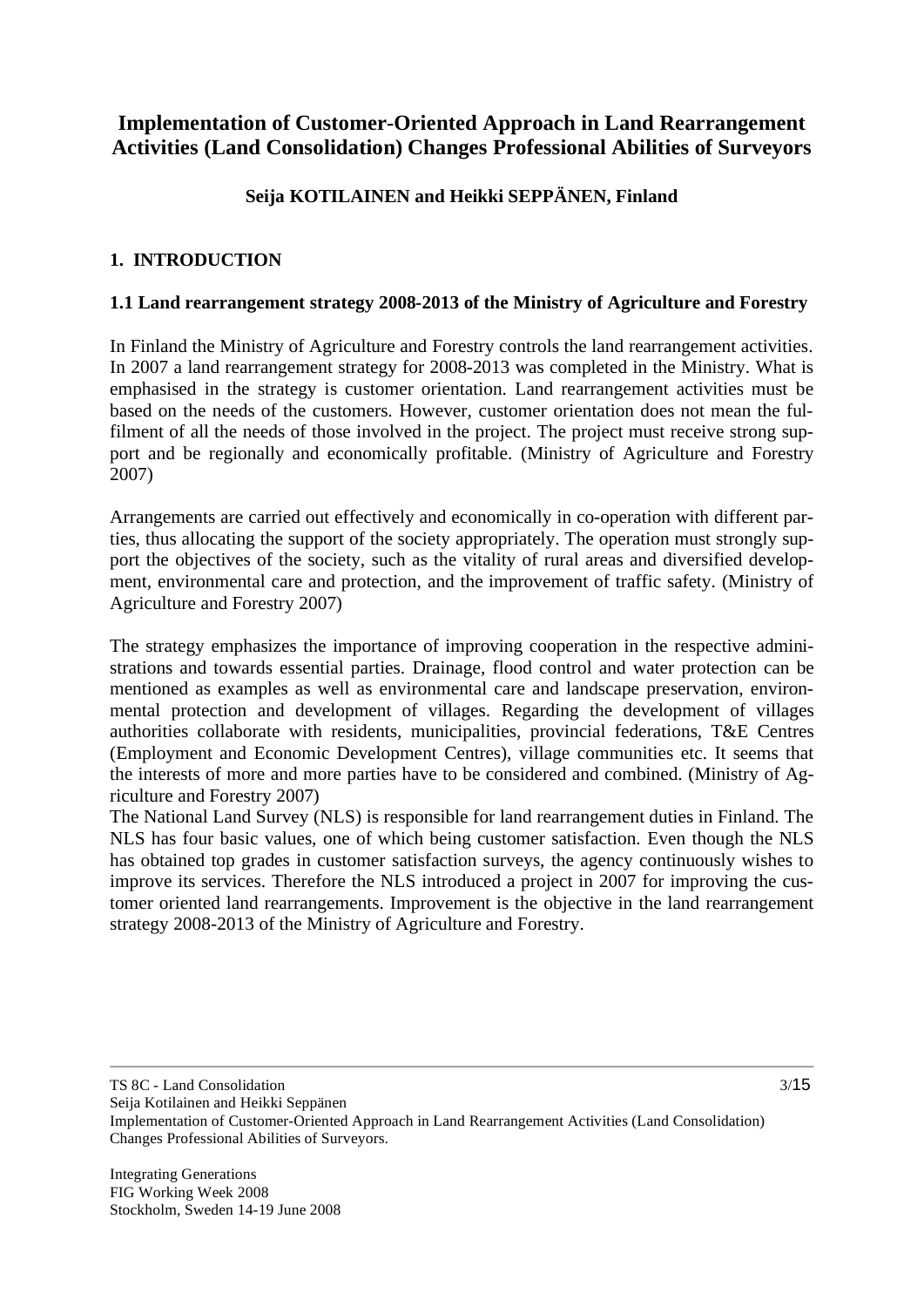#### **1.2 Customer orientation in different time periods**

Various needs have controlled land rearrangement activities at different times. From the customer's viewpoint the needs have changed the approaches to and applying procedure of land rearrangements. In the 1990's a single property owner or co-owner could institute proceedings concerning land rearrangement that could be carried out regardless of how widely the division was supported. In addition, the authorities were able to start such proceedings, although this possibility was used only once. The procedure was criticized because hearing those concerned did not provide the result that the majority wished for. (Ministry of Agriculture and Forestry 1996)

After the legal regulation change that became effective in 1997 a single property owner or coowner is still able to apply for land rearrangement. What was included in the regulation was that if social projects are concerned then the executor of the project is able to apply for such an arrangement. Also, in socially important issues a District Survey Office is able to institute land rearrangement proceedings. The advantages gained of such an arrangement must exceed the expenses and disadvantages of the procedure. If property owners agree on conducting appropriate land rearrangements, then the procedure can be carried out, but only if the advantages exceed the expenses. (Ministry of Agriculture and Forestry 1996)

The opinions of those involved must be emphasized when working out an economically appropriate regional entity. The land rearrangement area has to include in addition to the estates owned by the applicant, areas that should be incorporated thereto in order to achieve an appropriate arrangement. If it is appropriate to incorporate certain areas, they may be included if the owners in the specific areas do not object. This means that if a project encounters opposition, the project in question is not necessarily carried out. However, a qualified majority regulation is not known in legislation. (Ministry of Agriculture and Forestry 1996)

In conclusion it may be noted that a single property owner or co-owner is competent to apply for proceedings, but wide support is required of other property owners for carrying out the project. At meetings each of those involved is entitled to represent his/her cause. In a meeting the majority of those present may select one or more representatives to participate in the preparation of issues to be discussed (the extent of the arrangement) and in the surveillance of fundamental improvement work. (Real Estate Formation Act, 12 April 1995/554)

## **2. BASIC CONCEPTS OF CUSTOMER ORIENTATION**

The concept of customer orientation is either understood as an end product that satisfies the customer or as an approach that is applied to prepare the product. In the latter one the customer supposedly participates in the production process. Applied to land rearrangements customer orientation can be defined as the end result of the arrangement, or as the good quality of the property structure. The customer orientation of the production process in turn refers to the customer's satisfaction with the performance of the different land rearrangement duties including general duties, needs assessments and legal land surveys.

TS 8C - Land Consolidation

Seija Kotilainen and Heikki Seppänen

Implementation of Customer-Oriented Approach in Land Rearrangement Activities (Land Consolidation) Changes Professional Abilities of Surveyors.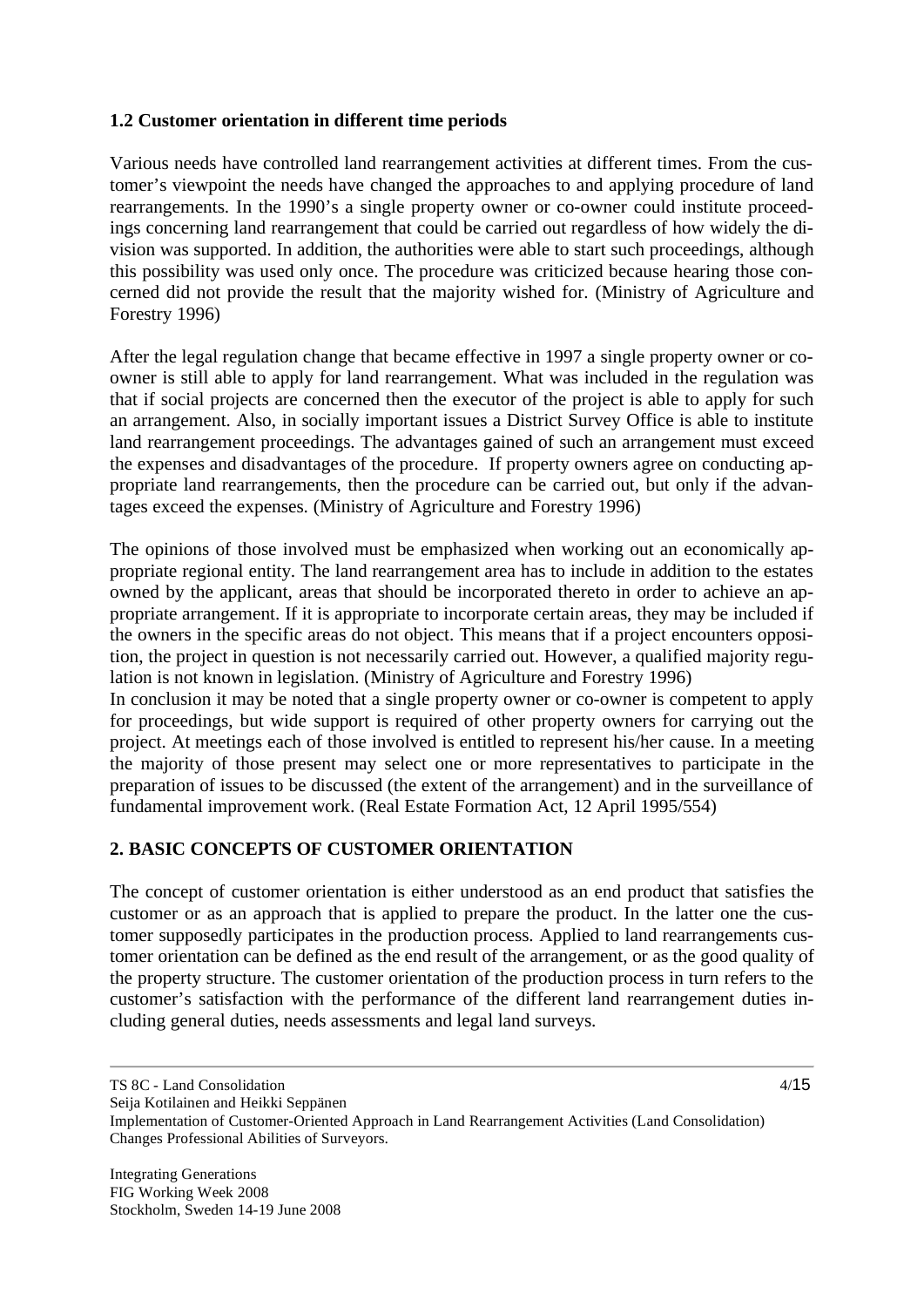The customer orientation of the production process may refer either to who is entitled to start process proceedings or how participation, influence and decision-making are carried out in the process. An important issue to consider in land rearrangements is whether the customer is entitled to start proceedings, and when the issue is pending how the customer is able to participate in and influence the proceedings.

Customer orientation can be more broadly understood in such a manner that it satisfies an individual, a community in the target region and an entire society. Applied to land rearrangements this refers to the viewpoint of a single property owner or all property owners (including residents) within the area and the viewpoint of the entire society. A well-executed land rearrangement tends to maximize the advantages of all parties.

Interest groups refer to all the parties involved in the project. The most essential interest groups include landowners, residents in the area, officials, lessors and leesees, drainage companies, compilers of road and drainage plans, contractors and suppliers, the producer association, rail administration, road administration, T&E centres, the press, local radio, forestry centres, municipal authorities, rural advisory centres, environmental administration and the regional council. The internal interest groups of this administrative sector include the Ministry of Agriculture and Forestry, the central administration of the NLS, the management of District Survey Offices, the management of the land rearrangement process in District Survey Offices, the land rearrangement teams. (Ministry of Agriculture and Forestry 2007)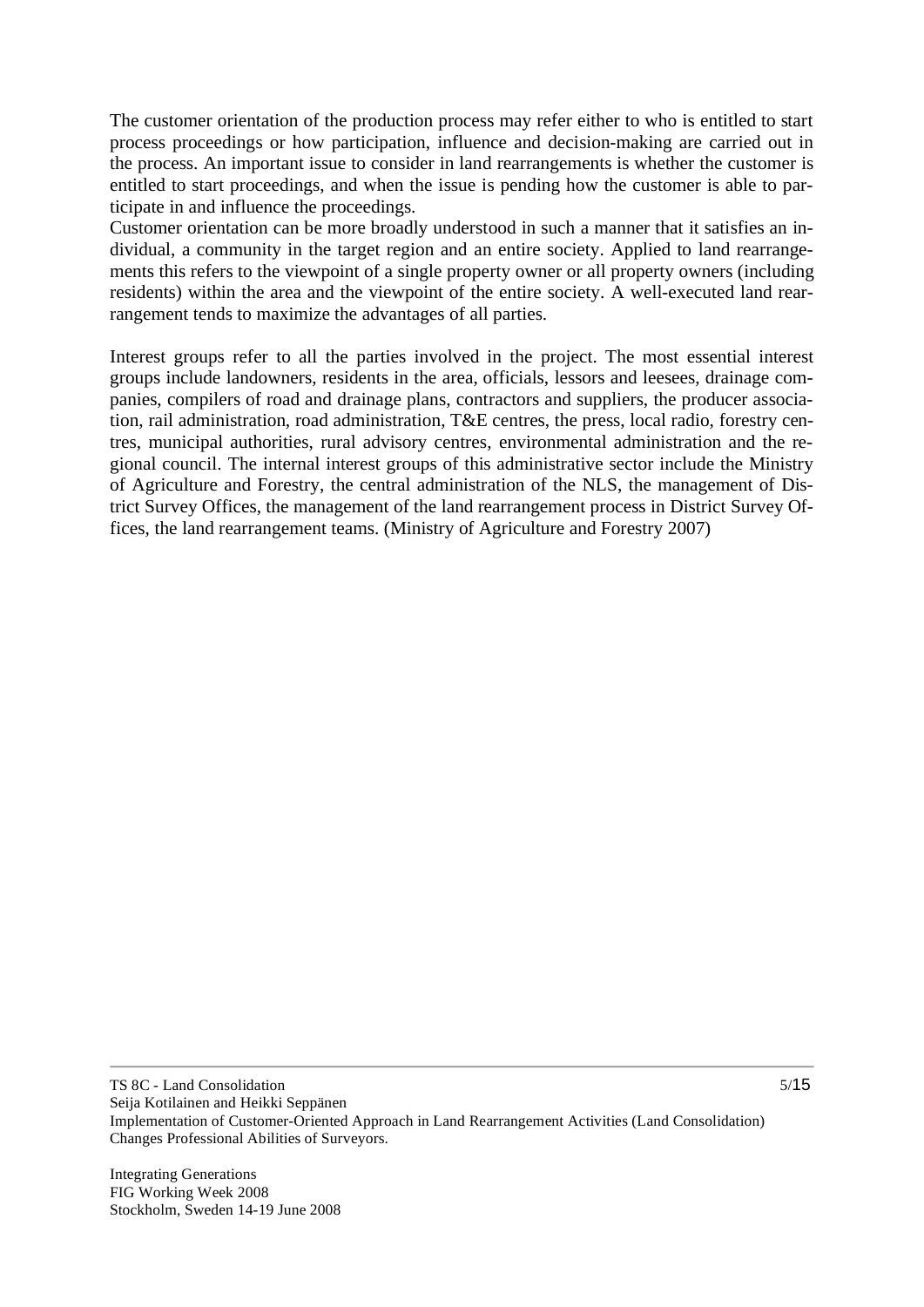#### **3. RESULTS OF THE ASSESSMENTS**

The data used included the thesis "Customer-oriented land rearrangement" (Kristiina Wallius 2007) and an Intranet inquiry and interviews with eleven employees dealing with land rearrangements in the NLS.

### **3.1 General information about the inquiry**

Approximately 80 employees handle land rearrangements either on full-time or part-time basis. The number of employees to respond to the inquiry was 58, the response rate thus being 72,5. Figure 1 shows that employees with very different job titles answered the inquiry.



**Figure 1.** Job titles of those who answered the inquiry, in percentage

Almost 80 percent of the respondents have worked with land surveying duties for more than 15 years. However, less than 40 percent has gained experience from land rearrangement duties. Experienced workers have recently started to work with land rearrangements. The respondents were equally divided into categories according to experience. The classifications used were: less than 2 years, 2-5 years, 5-15 years and over 15 years of experience from land rearrangements. This classification was used in addition to the Job title classification for analysing the questions.

Approximately 90 percent faces the customer face to face and on the phone and merely a few only on the phone or indirectly through documents (Figure 2). Encounters occur almost on a daily basis, answered about 38 percent of the respondents. Approximately 39 percent of them meet the customer less frequently than once a week.

TS 8C - Land Consolidation

Seija Kotilainen and Heikki Seppänen

Implementation of Customer-Oriented Approach in Land Rearrangement Activities (Land Consolidation) Changes Professional Abilities of Surveyors.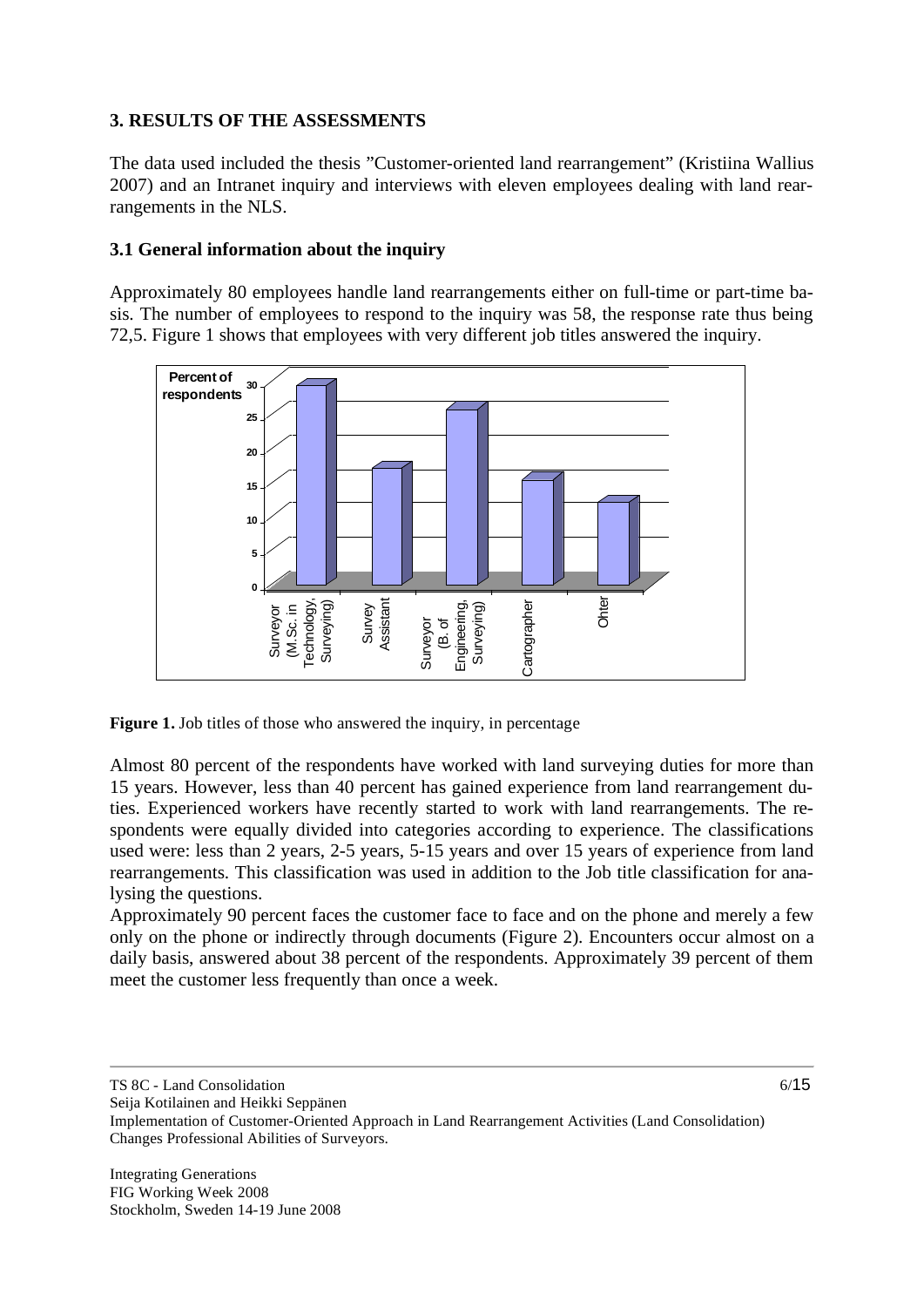

**Figure 2.** Character and frequency of customer encounters (number of people)

The respondents are experienced land rearrangers. On average their work experience was 5-15 years. Principally they encounter the customer face to face and on the phone. Considering the high response rate, the answers provide a reliable picture of the experience and conceptions of land rearrangers.

Integrating Generations FIG Working Week 2008 Stockholm, Sweden 14-19 June 2008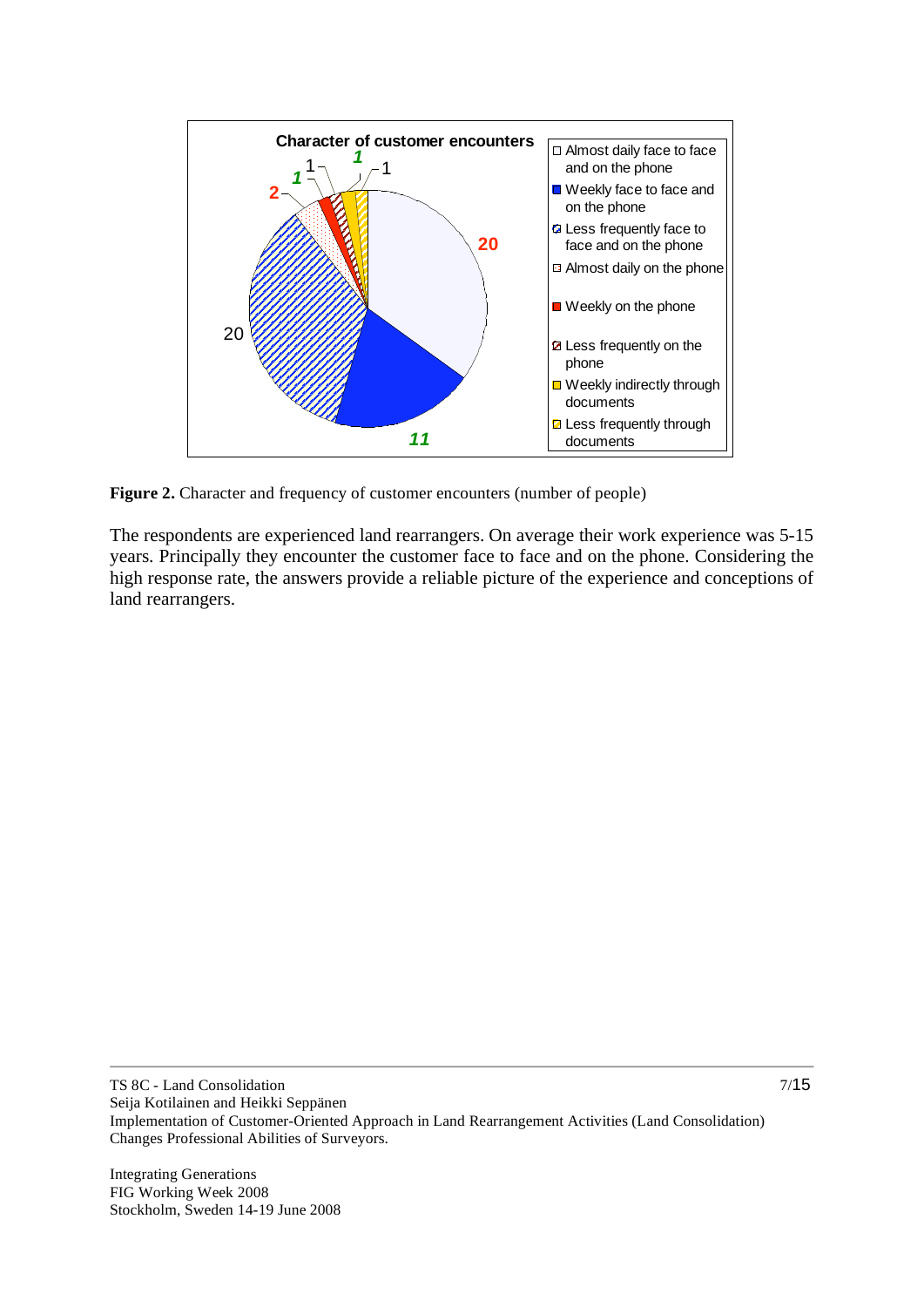#### **3.2 Components of the customer orientation concept**

Table 1 shows what is generally thought of being important in land rearrangements and the order of importance. The last column specifically shows the different components included in customer orientation.

**Table 1**. Components and importance of the customer orientation concept and issues considered being relevant (Internet inquiry, Wallius 2007, all components in the Internet inquiry in the order of importance are in italics.)

| Component (Issue)             |                         |         | Importance of Importance of Customer orientation     |
|-------------------------------|-------------------------|---------|------------------------------------------------------|
|                               |                         |         | the component, the component concept / Importance of |
|                               | result of the according |         | to the component, Wallius                            |
|                               | inquiry                 | Wallius |                                                      |
| End result of survey          | 1(1)                    | 2       | 6                                                    |
| Treatment and listening       | 2(2)                    |         |                                                      |
| Attitude / Implementation of  | 3(3)                    | 3       |                                                      |
| those performing the survey   |                         |         |                                                      |
| Communication and information | 4(4)                    | 4       | 3                                                    |
| Perceive and realize wishes   | (5)                     |         |                                                      |
| Social elements               | 5(6)                    | 6       | 4                                                    |
| Rapid implementation of proc- | (7)                     |         |                                                      |
| ess                           |                         |         |                                                      |
| Voluntariness                 | 6(8)                    |         |                                                      |

Customer orientation is rather thought of as a process approach than an end result thereof. The end result of land rearrangements is a sum of compromises, on which the interests of the regional community and the entire society have their effect. Thus, the end result cannot be considered as a part of an individual-oriented customer orientation image of land rearrangements. However, the end result (good property structure) is included in community-oriented and society-oriented customer orientation images. The community-oriented customer orientation image is based on the residents' views, whereas the society-oriented customer orientation image rests on the objectives of the entire society.

The views of landowners, other interest groups and those who work with land rearrangements on the important duties of the customer orientation concept and land rearrangements are very similar. Experience within the field does not seem to make a difference concerning the significance of the components included in customer orientation (Figure 3). The job title classification, however, shows some differences (Figure 4).

TS 8C - Land Consolidation

Seija Kotilainen and Heikki Seppänen

Implementation of Customer-Oriented Approach in Land Rearrangement Activities (Land Consolidation) Changes Professional Abilities of Surveyors.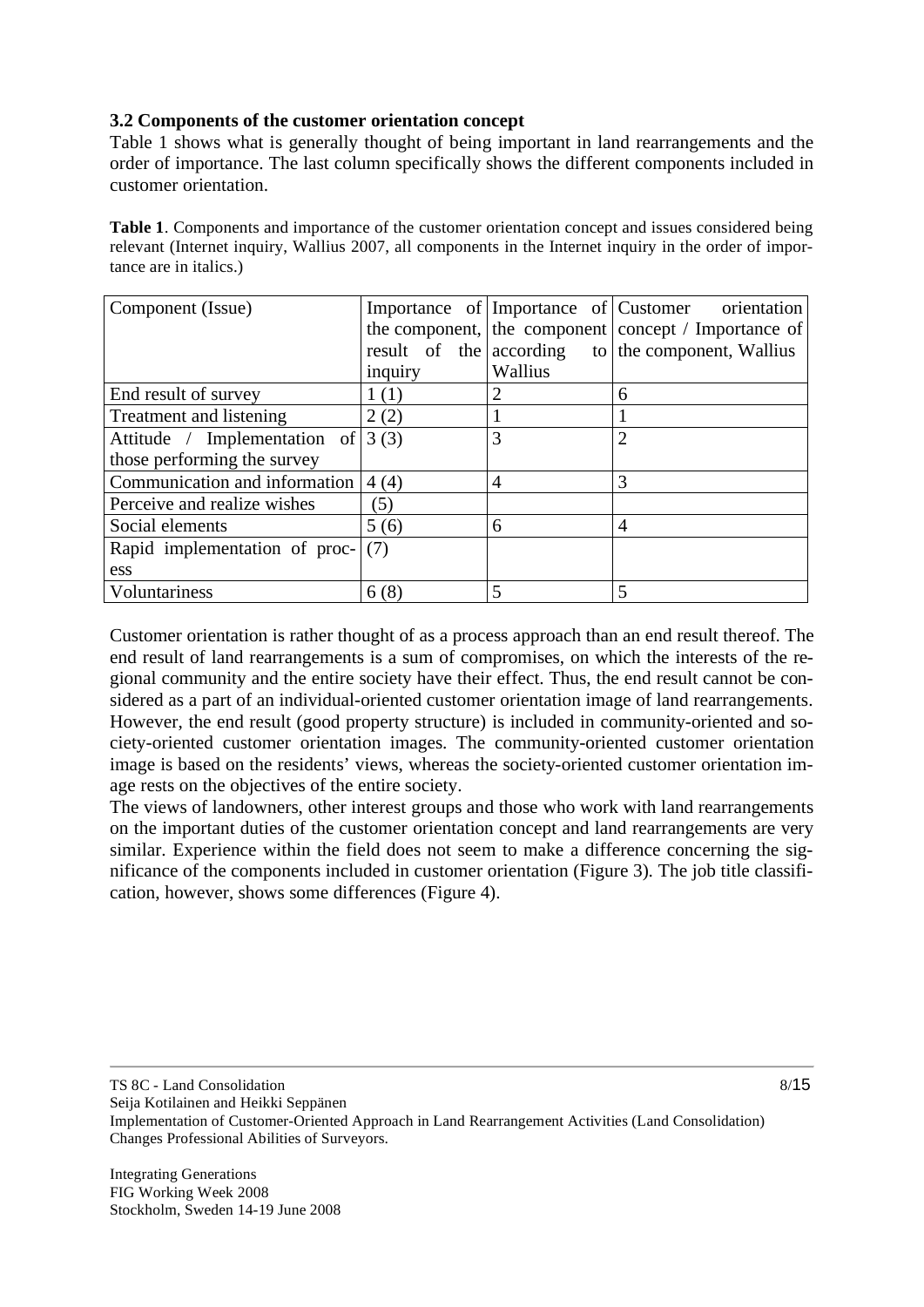

**Figure 3**. Issues considered being of importance in land rearrangements. The responses are divided by Experience in land rearrangements. (The closer the average of the responses is to 5 on the scale the more important the respondent considers it to be.)



**Figure 4**. Issues considered being of importance divided by Job titles (The closer the average of the responses is to 5 on the scale the more important the respondent considers it to be.) Respondents at manager level considered the rapid implementation of a process to be of im-

Seija Kotilainen and Heikki Seppänen

Implementation of Customer-Oriented Approach in Land Rearrangement Activities (Land Consolidation) Changes Professional Abilities of Surveyors.

Integrating Generations FIG Working Week 2008 Stockholm, Sweden 14-19 June 2008

TS 8C - Land Consolidation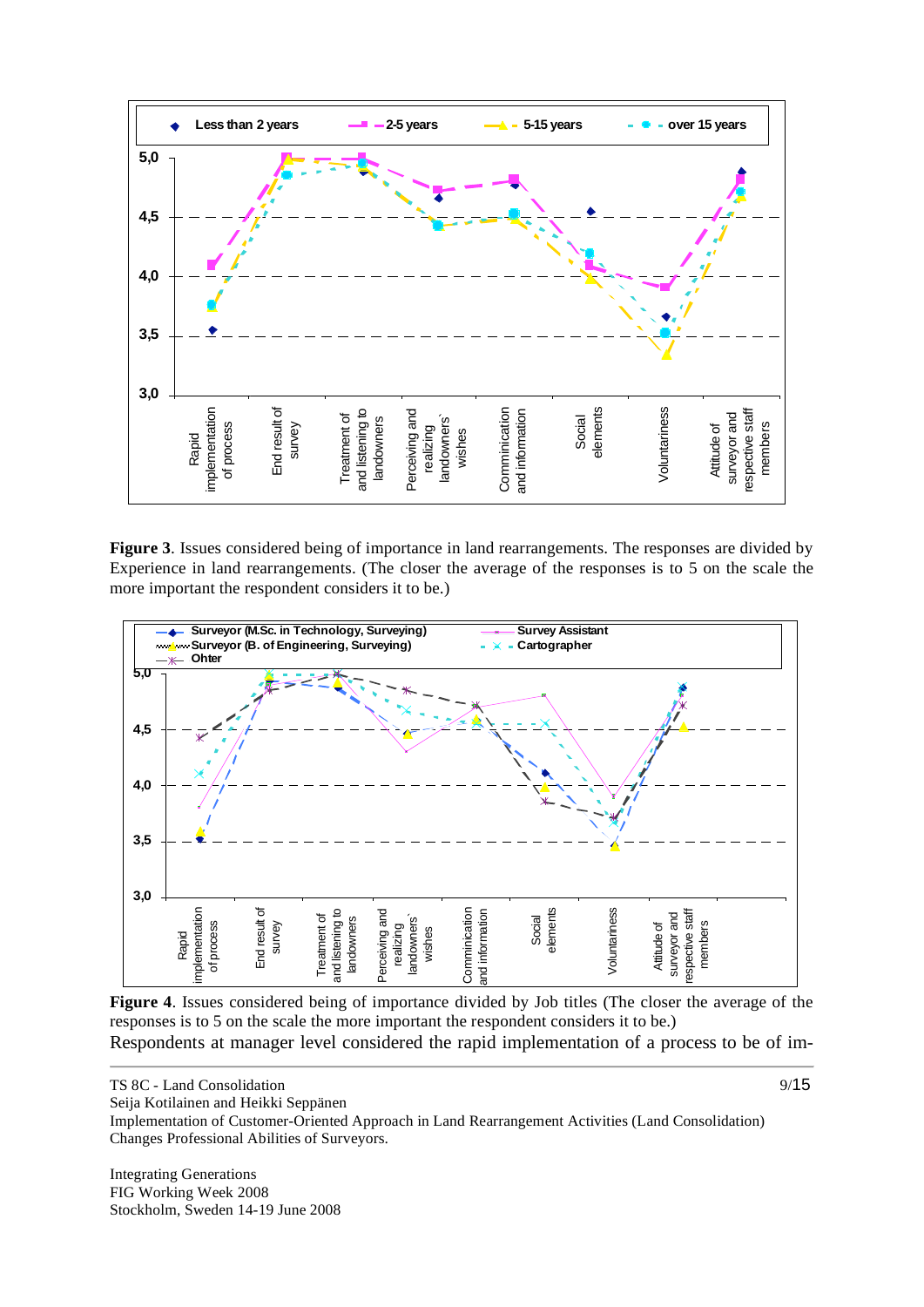portance. Correspondingly surveyors with a Master degree in surveying, those with a Bachelor's degree in surveying and survey technicians considered it to be less important. One explanation is that the time used for completing a process is an essential indicator of the land rearrangement process that the managers are monitoring. Surveyors with a Master degree in surveying, those with a Bachelor's degree in surveying and survey technicians have a different view as they encounter the difficulties of the practical details and the complexity of the work.

The opinions of the respondent groups varied on the significance of taking social elements into account. Survey assistants and cartographers considered it important to take such factors into account, whereas the respondents at the manager level were of a different opinion (Figure 3). The rapid implementation of a process is considered important but taking social elements into account may endanger this.

Several of the respondents suggested that trust is something that affects the establishment of customer relationships. Also the idea of expertise is important. Communication skills also affect customer relationships and include: an ability to put oneself in the customer's position, appreciative treatment and systematic handling. All responses explained in this chapter can be considered to complement "The attitude of the surveyor and other staff members". If this component functions properly, confidentiality is created and the land surveyor gives a good learned impression.

#### **3.3 Results of the interviews**

The most important components that came up in the interviews for creating good customer relationships were very much in line with the results of the inquiry. Customer orientation is a multidimensional entity, in which different components affect one another. Such components include:

- Basic information and preparation
- Listening to customers

Providing information and communication (referred to as information and communication in the inquiry)

Basic information and preparation emerged from the interviews. Adequate preparation of the issue at hand was considered as the basis for successfully confronting a customer. Information creates certainty and provides the conditions to treat the customer fairly and impartially and to take the customer's needs into account. Social studies have been totally excluded from the basic training. The lack of such studies was considered as a difficulty in the beginning of the career. What was also considered to be important was the knowledge of regional circumstances: knowledge of local history and the social network and characteristics are required to successfully implement land rearrangements.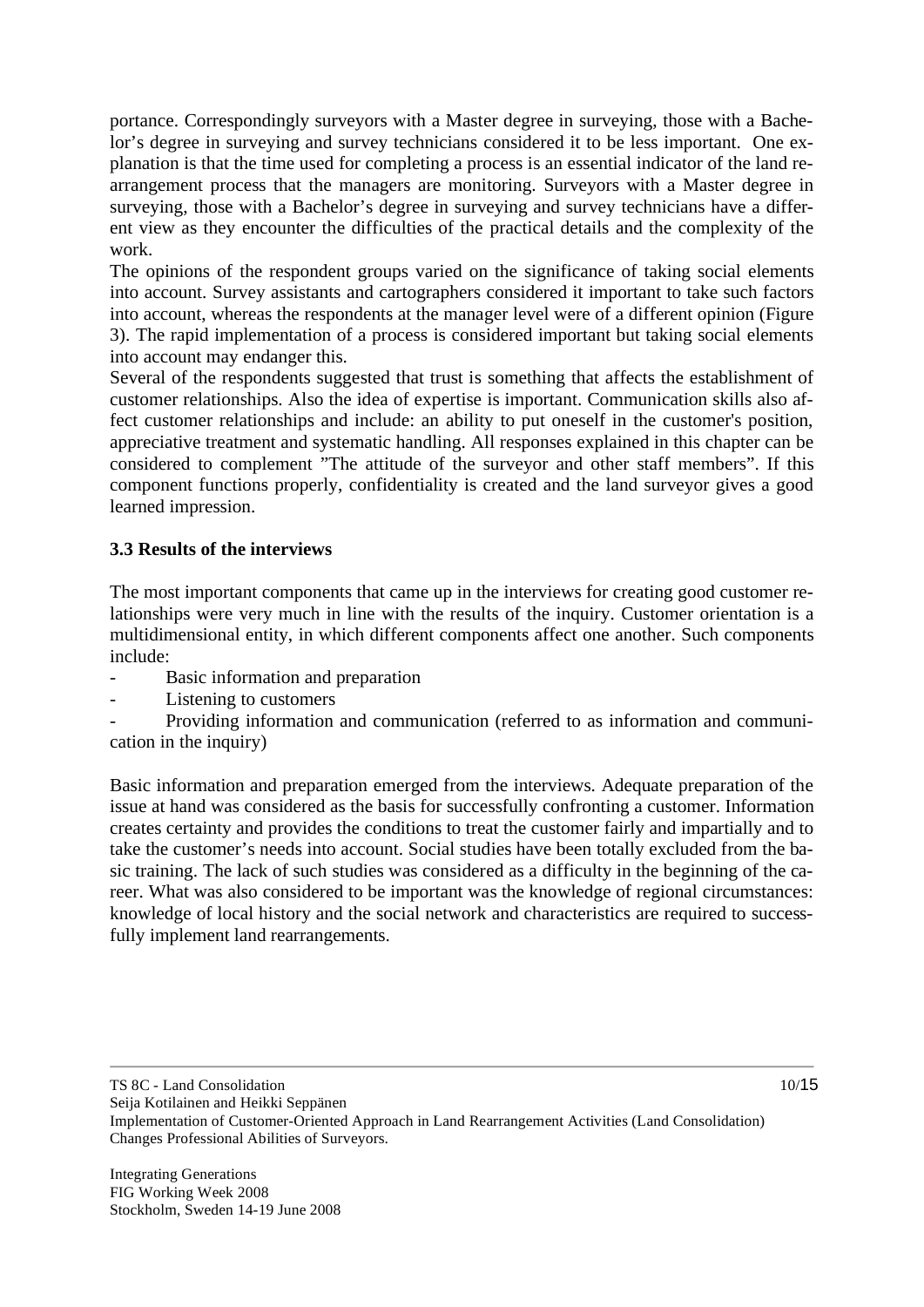#### **4. MEASURES TO IMPROVE THE SITUATION**

Training and more discussions in the own team were suggested as some of the measures to assure customer orientation. The situation can be improved by increasing information and improving communication.

Figure 5 shows the responses to this question according to respective job titles. Correspondingly Figure 6 shows how work experience affects the views on which measures are considered to be necessary. Those who have responded using other job titles (manager level) seem to consider increasing discussions within the teams less important than the employees placed in the other categories. The division based on experience shows that those having more than 15 years of experience generally regard the necessity of development most critically. Instructions are suggested as the worst development measure.



**Figure 5**. Division according to job titles. Measures to improve the situation (The closer the average of the responses is to 3 on the scale the more important the respondent considers it to be.)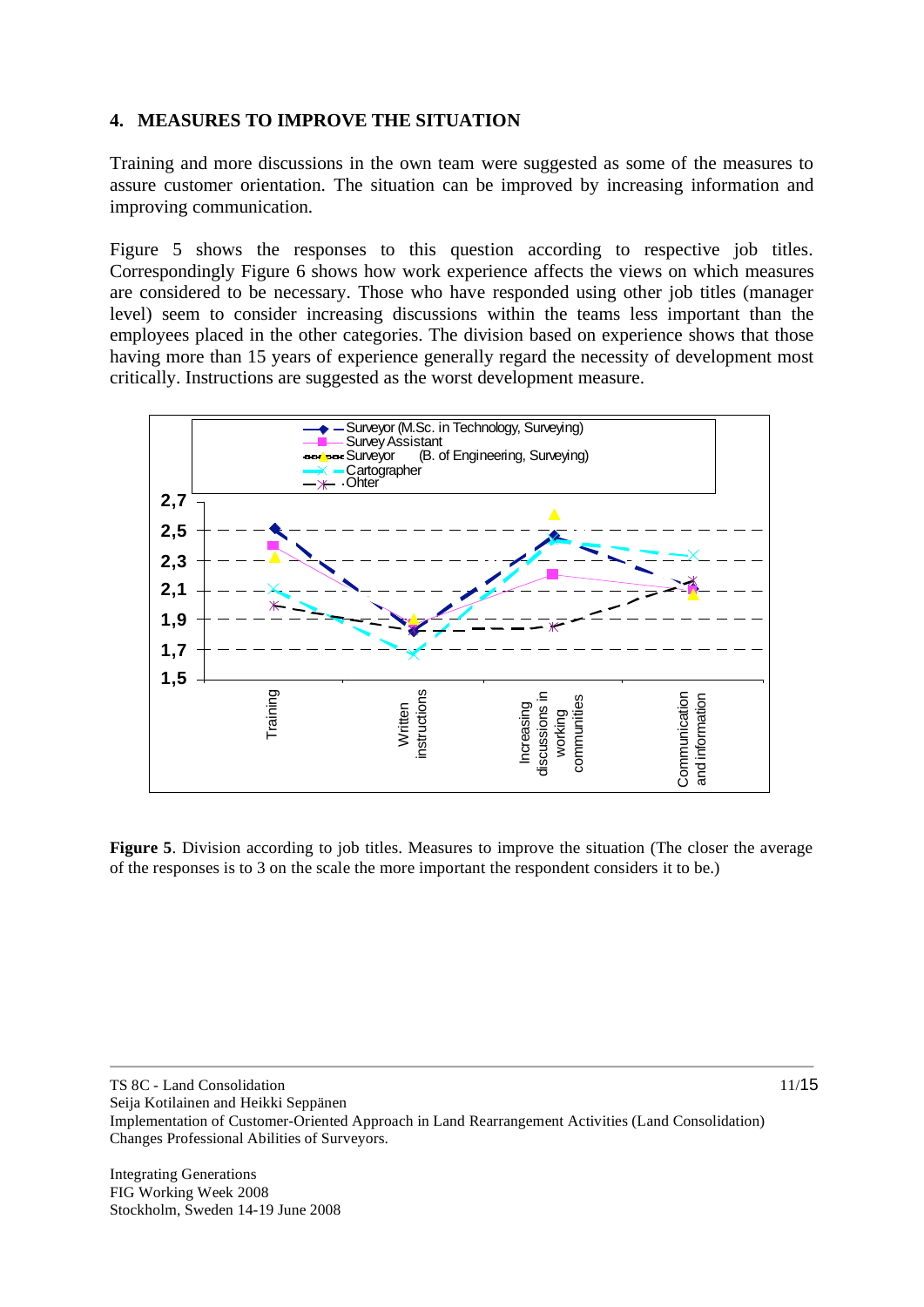

**Figure 6.** Division based on experience. Measure to improve the situation. (The closer the average of the responses is to 3 on the scale the more important the respondent considers it to be.)

Almost half of the respondents considered the current communication to be adequate. More than 20 percent of the respondents described communication as something "that serves the needs of all parties" and correspondingly about 20 percent thought that communication was insufficient.

Seven percent of the respondents said that communication might occasionally be even harmful, thus referring particularly to negative newspaper articles. In the open comments given in connection with this question communication was specifically associated with newspaper articles, the significance of which was emphasized. Well-written articles increase knowledge and amend incorrect conceptions.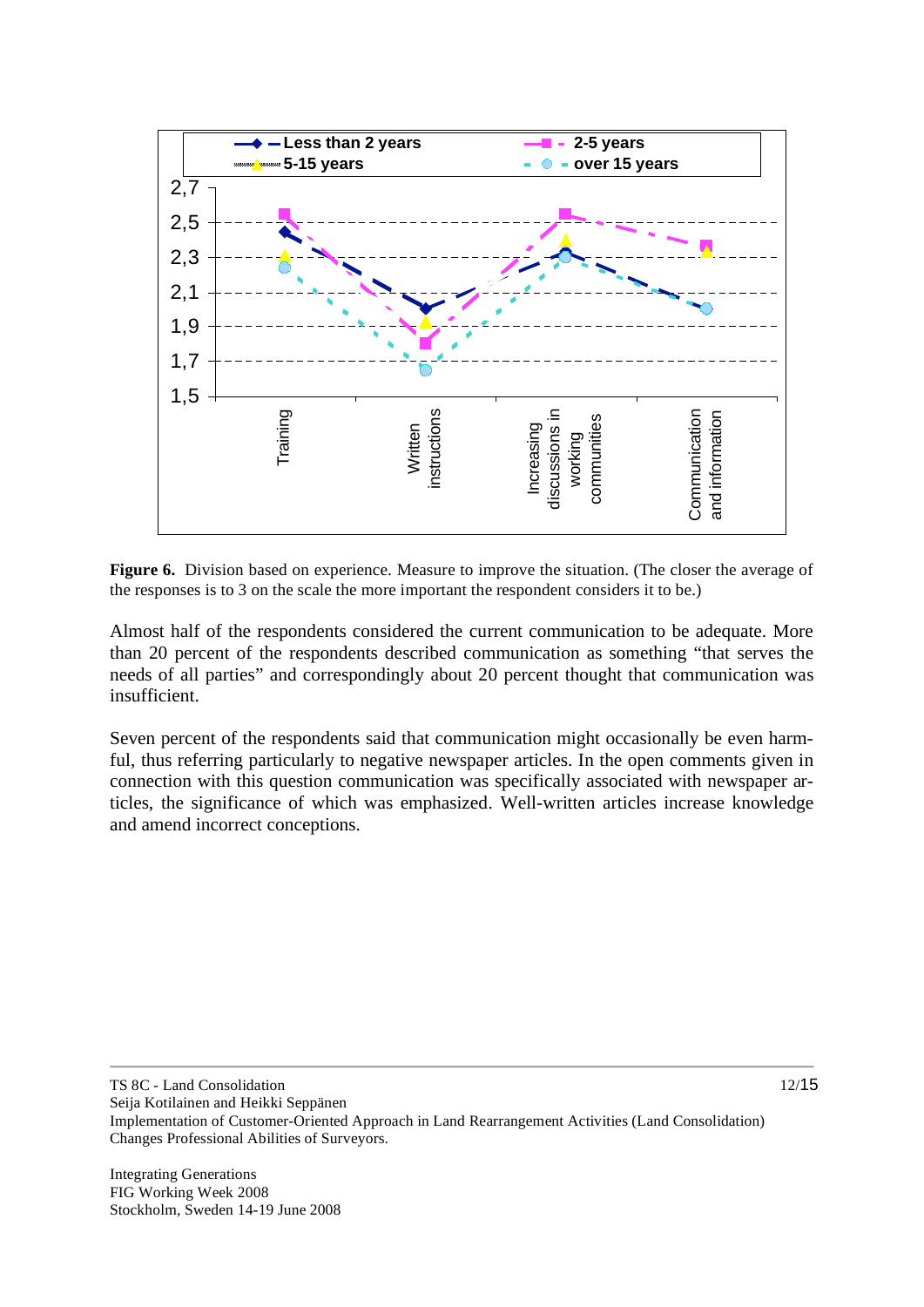#### **5. ORGANIZATION OF IMPROVEMENTS**

Improvements associated with customer orientation and harmonization of approaches are required at all levels (Figure 7). To improve the abilities of individual employees is very important.



**Figure 7**. Which organizational level plays an important part when renewing land rearrangements so that the needs of the customers are taken into account and the approaches are harmonized?

#### **6.POST-PROCESSING OF DIFFICULT CUSTOMER SITUATIONS AND PROCESS-ING EXPERIENCES**

Approximately 64 percent of respondents announced that they had been involved in difficult customer situations. Half of them (29 respondents) explained that they are still processing those situations. More than half of the respondents said that they had shared their experiences with colleagues or in their teams. Experiences are less frequently processed outside the own working community. The result indicates that the approaches of the working community should support handling of difficult customer situations.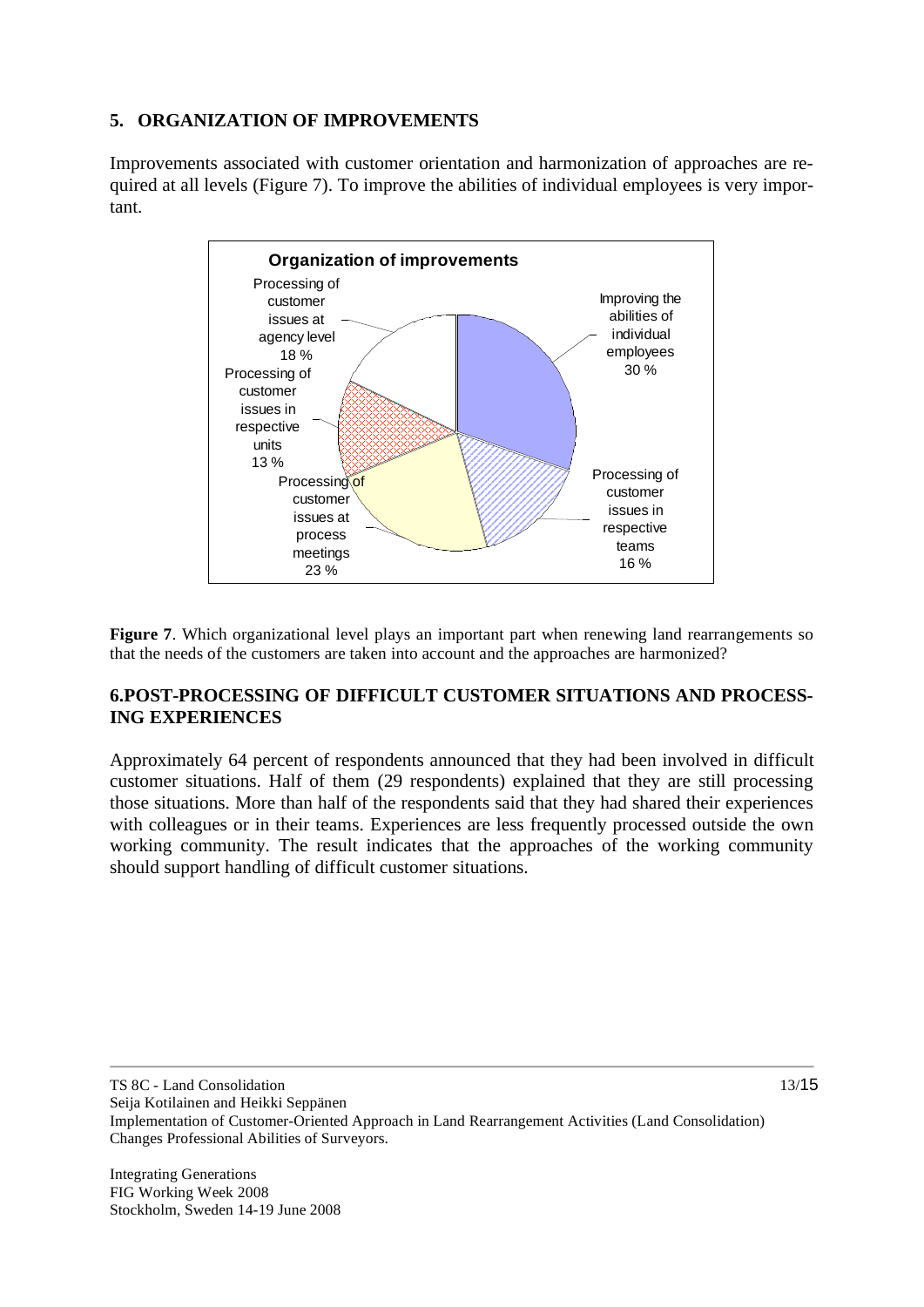### **7. CONCLUSIONS**

According to the land rearrangement strategy of the Ministry of Agriculture and Forestry the use of land rearrangements should be based on landowners' needs and on one's own wishes. What is emphasized in addition to customer-oriented thinking is the improvement of cooperative structures within the respective administration and towards other parties. In the future the interest of a number of parties are to be considered and combined.

The individual-oriented customer orientation image comprises communication and information on the project, listening to those involved and establishing needs and desires, impartial treatment and fairness, justification of decisions and making participation possible. The community-oriented customer orientation image complements this by including mediation in the approach. Such a customer orientation image also comprises enabling co-operation, utilization of information and expertise, and taking the social elements of the target region into account. It is all about the process approach. When the society-oriented customer orientation image is considered in association with the two previous ones, then the objective to achieve a good end result, property structure, is included in the image. For carrying out such an image one has to consider in addition to the objectives of the landowners and the residents, the efficiency and economy of the process, the climate change, the maintenance of biodiversity, the cultural heritage and the regional vitality, i.e. common needs of a society.

Conflicts have occurred between the customer orientation images, which should be settled optimally to form an entity during the arrangements. This means that information and expertise on social sciences are required in land rearrangement duties. Information is needed on the culture and history of the region and on human behaviour in general. Communication, cooperation and negotiation skills are of importance. The basic training and job training should include such information. At work the primary measures to improve such skills include discussions and training. Improvements are to be carried out at all levels of the organization, at team, process and agency level.

#### **REFERENCES**

Real Estate Formation Act, 12 April 1995/554 (amendments included)

Ministry of Agriculture and Forestry, 1996. Working group memorandum on support of parties involved in land consolidation. Working group memorandum MAF 1996:20.

Ministry of Agriculture and Forestry, 2007. The land rearrangement strategy for 2008-2013 of the Ministry of Agriculture and Forestry.

Wallius, K.: Customer oriented land rearrangement. University of Vaasa. Faculty of Public Administration. Thesis on regional studies. Vaasa 2007.

TS 8C - Land Consolidation

Seija Kotilainen and Heikki Seppänen

Implementation of Customer-Oriented Approach in Land Rearrangement Activities (Land Consolidation) Changes Professional Abilities of Surveyors.